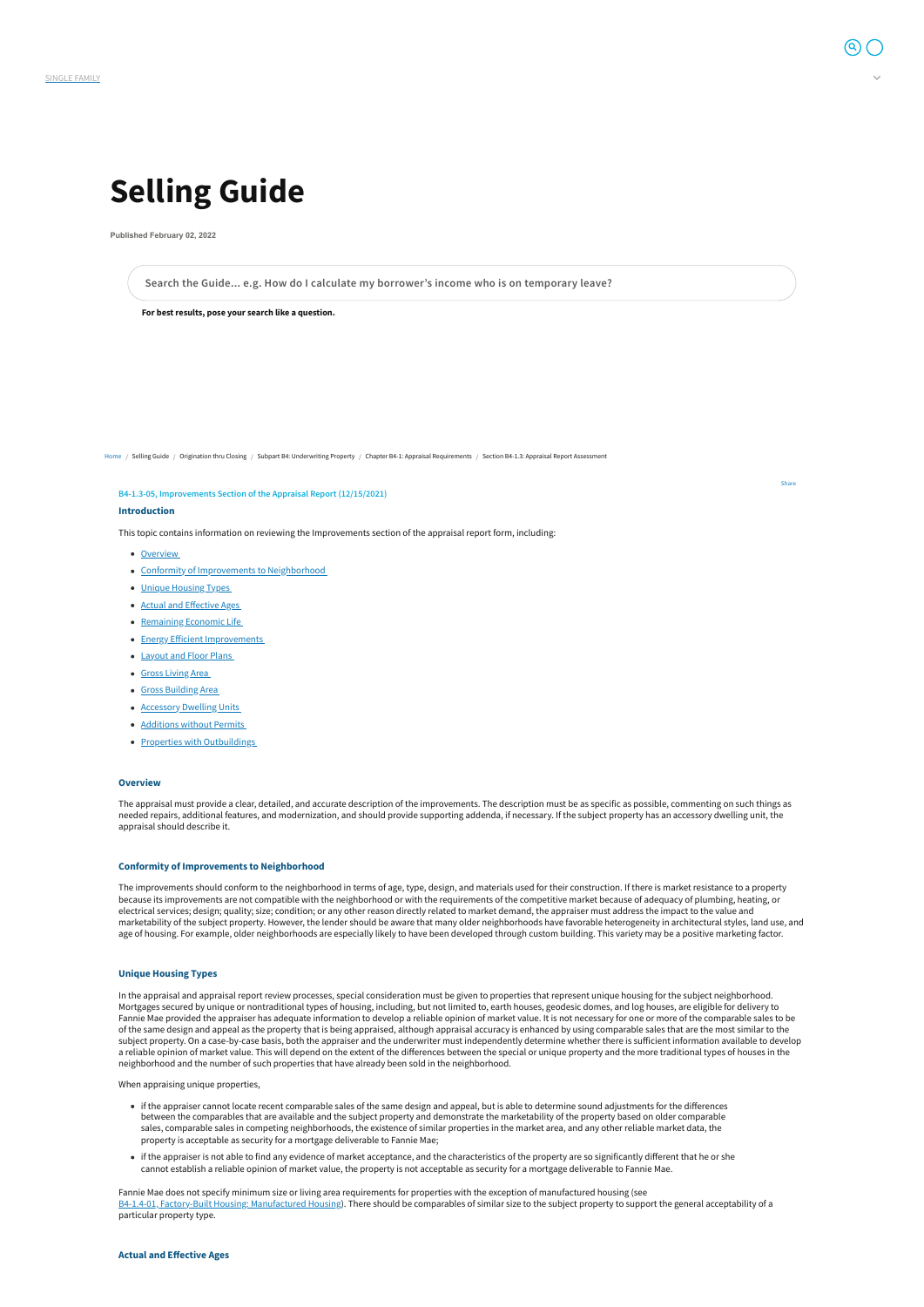Fannie Mae does not place a restriction on the actual age of the dwelling. Older dwellings that meet Fannie Mae's general requirements are acceptable. Improvements for all properties must be of the quality and condition that will be acceptable to typical purchasers in the subject neighborhood.

The relationship between the actual and effective ages of the property is a good indication of its condition. A property that has been well-maintained generally will have an effective age somewhat lower than its actual age. On the other hand, a property that has an effective age higher than its actual age probably has not been well-maintained or may have a particular physical problem. In such cases, the lender should pay particular attention to the condition of the subject property in its review of any appraisal report. When the appraiser makes adjustments for the "Year Built," he or she must explain the adjustments that were made.

#### <span id="page-1-0"></span>**Remaining Economic Life**

Fannie Mae does not have any requirements related to the remaining economic life of the property. However, related property deficiencies must be discussed in the sections of the appraisal report that address the improvements analysis and comments on the condition of the property.

Fannie Mae's appraisal report forms are designed to meet the needs of several different user groups; consequently, the report forms address the remaining economic life for the property being appraised. However, appraisers are not required to report this information. If appraisers report this information, lenders do not need to consider remaining economic life because any related property deficiencies will be discussed in the sections of the appraisal report that address the improvements analysis and comments on the condition of the property.

Appraisers must compare energy-efficient features of the subject property to those of comparable properties in the Sales Comparison Approach adjustment grid. Appraisers may augment the Sales Comparison Approach in evaluating any impact (either positive or negative) to the value of energy efficiency improvements with either the income or cost approach; however, appraisers cannot adjust the value of the property

#### <span id="page-1-1"></span>**Energy Efficient Improvements**

An energy-efficient property is one that uses resource-effective design, materials, building systems, and site orientation to conserve nonrenewable fuels.

Solar panels that are leased from or owned by a third party under a power purchase agreement or other similar financing arrangement must be considered personal property and not be included in the appraised value of the property. See B2-3-04, Special Property Eligibility [Considerations,](https://selling-guide.fanniemae.com/Selling-Guide/Origination-thru-Closing/Subpart-B2-Eligibility/Chapter-B2-3-Property-Eligibility/1032991541/B2-3-04-Special-Property-Eligibility-Considerations-12-16-2020.htm) for additional eligibility requirements for properties with solar panels.

Special energy-saving items must be recognized in the appraisal process and noted on the appraisal report form. For example, when completing the appraisal report (Form 1004), special energy-efficient items are to be addressed in the Improvements section in the Additional features field. The nature of these items and their contribution to value will vary throughout the country because of climactic conditions, differences in utility costs, and overall market reaction to the cost of the feature. Some examples of special energy-efficient features may include, but are not limited to, energy efficient ratings or certifications, programmable thermostats, solar photovoltaic systems, solar panels, low-e windows, insulated ducts, and tank-less water heaters.

Appraisers must follow the Square Footage-Method for Calculating: ANSI® Z765-2021- when measuring, calculating and reporting the gross living area and non-gross living areas (basement, additional structures, etc.) of the subject property. Appraisals requiring interior and exterior inspections must follow this standard; appraisals of this type performed without using this standard will not be acceptable.

Only finished above-grade areas can be used in calculating and reporting of above-grade room count and square footage for the gross living area. Fannie Mae considers a level to be below-grade if any portion of it is below-grade, regardless of the quality of its finish or the window area of any room. Therefore, a walk-out basement with finished rooms would not be included in the above-grade room count. Rooms that are not included in the above-grade room count may add substantially to the value of a property, particularly when the quality of the finish is high. For that reason, the appraiser should report the basement or other partially below-grade areas separately and make appropriate adjustments for them on the Basement & Finished Rooms Below-Grade line in the Sales Comparison Approach adjustment grid.

- on a mechanical dollar-for-dollar basis based on equipment and installation cost, or the discounted present value of expected cost savings of the equipment over the useful life of the equipment; or
- solely based on the cost or income approach. The appraiser must also analyze the market reaction to the energy efficient feature.

#### <span id="page-1-2"></span>**Layout and Floor Plans**

Dwellings with unusual layouts and floor plans generally have limited market appeal. A review of the room list and floor plan for the dwelling unit may indicate an unusual layout, such as bedrooms on a level with no bath, or a kitchen on a different level from the dining room. If the appraiser indicates that such inadequacies will result in market resistance to the subject property, he or she must make appropriate adjustments to reflect this in the overall analysis. However, if market acceptance can be demonstrated through the use of comparable sales with the same inadequacies, no adjustments are required.

#### <span id="page-1-3"></span>**Gross Living Area**

The most common comparison for one-unit properties, including units in PUD, condo, or co-op projects, is above-grade gross living area and below-grade square footage. The appraiser must be consistent when reporting the finished above-grade gross living area, below-grade square footage, and room count. The need for consistency also applies from report to report. For example, when using the same transaction as a comparable sale in multiple reports, the room count and gross living area must not change.

When using sketching or 3D scanning software, the resulting output must also conform to the Square Footage-Method for Calculating: ANSI® Z765-2021 standards. See *Exhibits for Appraisals* in [B4-1.2-01,](https://selling-guide.fanniemae.com/Selling-Guide/Origination-thru-Closing/Subpart-B4-Underwriting-Property/Chapter-B4-1-Appraisal-Requirements/Section-B4-1-2-Documentation-Standards/1032991831/B4-1-2-01-Appraisal-Report-Forms-and-Exhibits-02-02-2022.htm) Appraisal Report Forms and Exhibits for additional information on sketches and floor plans.

Detached structures with finished square footage must be reported on a different line in the adjustment grid and not included as part of the subject's reported gross living area.

When the subject property has an area that does not meet the ANSI minimum ceiling height requirements, the additional square footage must be reported on an additional line in the adjustment grid and an appropriate market adjustment applied, if warranted. Additionally, the appraiser must provide and explanation in the report for how this area was handled in order to comply with the ANSI standard and also acknowledge any contribution of the additional square footage.

If the appraiser is unable to adhere to the Square Footage-Method for Calculating: ANSI® Z765-2021 standard they must enter "GXX001-" at the beginning of the Additional Features field of the appraisal and provide an explanation of why they were not able to comply. For example, if the appraiser is performing an appraisal in a state that requires adherence to a different measuring standard, then the loan may still be eligible for purchase by Fannie Mae.

#### <span id="page-1-4"></span>**Gross Building Area**

#### The gross building area

- is the total finished area including any interior common areas, such as stairways and hallways of the improvements based on exterior measurements;
- is the most common comparison for two- to four-unit properties;
- must be consistently developed for the subject property and all comparables used in the appraisal;
- must include all finished above-grade and below-grade living areas, counting all interior common areas such as stairways, hallways, storage rooms; and
- cannot count exterior common areas, such as open stairways.

Fannie Mae will accept the use of other comparisons for two- to four-unit properties, such as the total above-grade and below-grade areas discussed in Gross Living Area, provided the appraiser

- explains the reasons he or she did not use a gross building area comparison, and
- clearly describes the comparisons that were made.

#### <span id="page-1-5"></span>**Accessory Dwelling Units**

An ADU is generally an additional living area independent of the primary dwelling that may have been added to, created within, or detached from the primary dwelling. The ADU must have basic requirements for living, sleeping, cooking, and bathroom facilities on the same parcel as the primary dwelling. See B2-3-04, Special Property Eligibility [Considerations,](https://selling-guide.fanniemae.com/Selling-Guide/Origination-thru-Closing/Subpart-B2-Eligibility/Chapter-B2-3-Property-Eligibility/1032991541/B2-3-04-Special-Property-Eligibility-Considerations-12-16-2020.htm) for complete ADU eligibility requirements.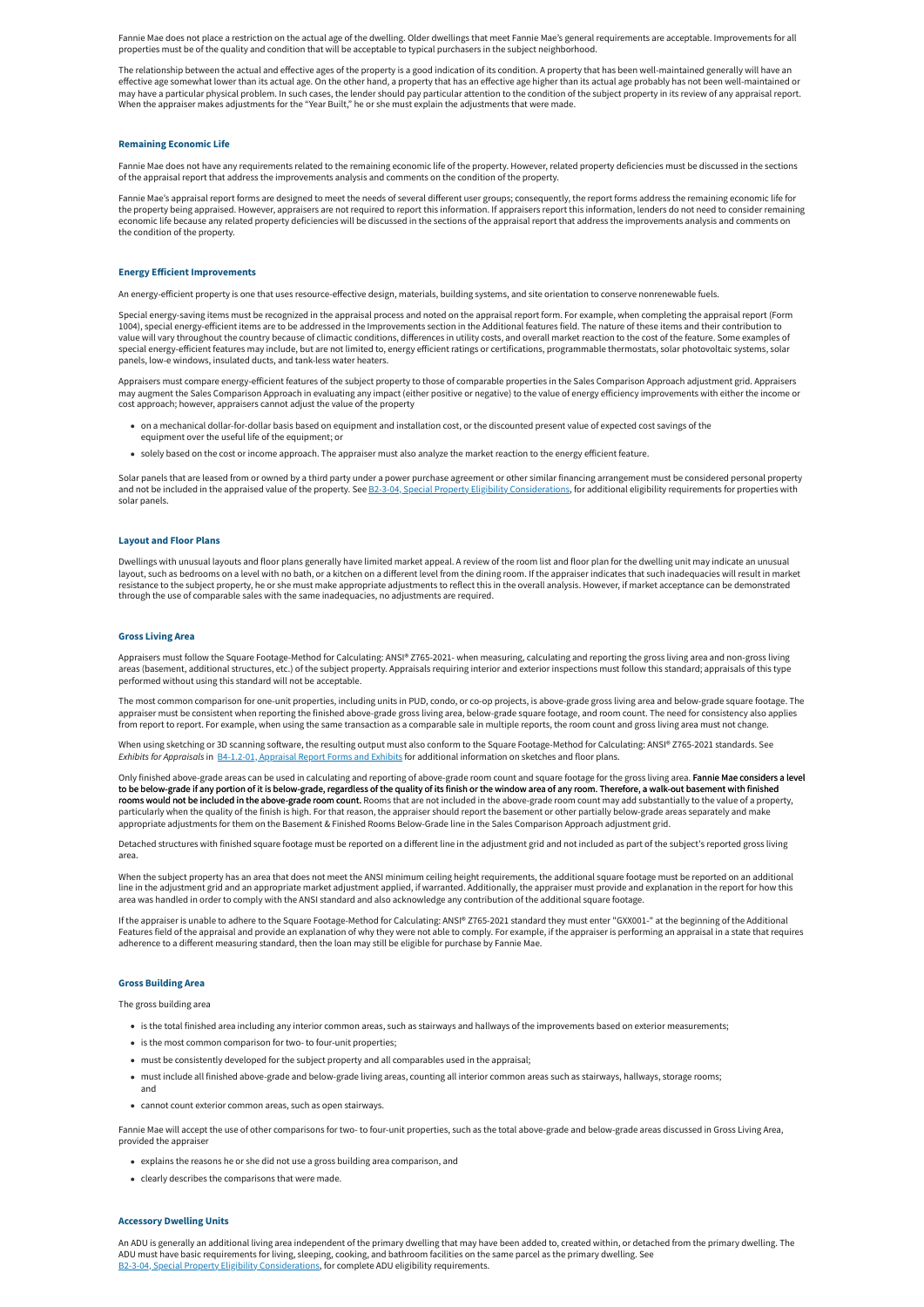Was this article helpful? **Yes** / **No**

When reporting the living area of an ADU, it should not be included with the Gross Living Area calculation of the primary dwelling. It should be reported and adjusted for on a separate line in the grid, unless the ADU is contained within or part of the primary dwelling with interior access and above grade. If a standalone structure does not meet the ADU minimum requirements, it should be treated as any other ancillary structure and included as a separate line item in the sales comparison approach then adjusted based on its contributory value to the subject property.

Whether a property is defined as a one-unit property with an ADU or a two- to four-unit property will be based on the characteristics of the property, which may include, but are not limited to, the existence of separate utility meter(s), a unique postal address, and whether the unit can be legally rented. The appraiser must determine compliance with this definition as part of the analysis in the Highest and Best Use section of the appraisal. When there is an ADU, the appraisal report must include a description of the ADU and analysis of any effect it has on the value or marketability of the subject property. The appraisal report must demonstrate that the improvements are acceptable for the market. An aged settled sale will qualify as a comparable, and an active listing or under contract sale will qualify as a supplemental exhibit to show marketability.

#### **Zoning for an ADU**

If it is determined that the property contains an ADU that is not allowed under zoning (where an ADU is not allowed under any circumstance), the property is eligible under the following additional conditions:

- The lender confirms that the existence will not jeopardize any future property insurance claim that might need to be filed for the property.
- The illegal use conforms to the subject neighborhood and to the market.
- The property is appraised based upon its current use.
- The appraisal report states that the improvements represent a use that does not comply with zoning ("illegal" use).
- The appraisal report demonstrates that the improvements are typical for the market through an analysis of at least two comparable sales with the same non-compliant zoning use. Aged settled sale(s) with the same non-compliant zoning use are acceptable if recent sales are not available. At a minimum, the appraisal report must include a total of three settled sales.

See [B4-1.3-04,](https://selling-guide.fanniemae.com/Selling-Guide/Origination-thru-Closing/Subpart-B4-Underwriting-Property/Chapter-B4-1-Appraisal-Requirements/Section-B4-1-3-Appraisal-Report-Assessment/1032992601/B4-1-3-04-Site-Section-of-the-Appraisal-Report-06-05-2018.htm) Site Section of the Appraisal Report, for subject property zoning information.

#### <span id="page-2-0"></span>**Additions without Permits**

If the appraiser identifies an addition(s) that does not have the required permit, the appraiser must comment on the quality and appearance of the work and its impact, if any, on the market value of the subject property.

# <span id="page-2-1"></span>**Properties with Outbuildings**

A lender must give properties with outbuildings special consideration in the appraisal report review to ensure that the property is residential in nature. Descriptions of the outbuildings should be reported in the Improvements and Sales Comparison Approach sections of the appraisal report form.

| <b>Type of Outbuilding</b>                                                                                                                                               | Acceptability                                                                                                                                                                                                                                    |
|--------------------------------------------------------------------------------------------------------------------------------------------------------------------------|--------------------------------------------------------------------------------------------------------------------------------------------------------------------------------------------------------------------------------------------------|
| Minimal outbuildings, such as small barns or stables, that are of<br>relatively insignificant value in relation to the total appraised<br>value of the subject property. | The appraiser must demonstrate through the use of comparable sales with similar amenities that<br>the improvements are typical of other residential properties in the subject area for which an active,<br>viable residential market exists.     |
| An atypical minimal outbuilding.                                                                                                                                         | The property is acceptable provided the appraiser's analysis reflects little or no contributory value<br>for it.                                                                                                                                 |
| Significant outbuildings, such as silos, large barns, storage areas,<br>or facilities for farm-type animals.                                                             | The presence of the outbuildings may indicate that the property is agricultural in nature. The lender<br>must determine whether the property is residential in nature, regardless of whether the appraiser<br>assigns value to the outbuildings. |

#### **Related Announcements**

The table below provides references to the Announcements that have been issued that are related to this topic.

| Announcements            | <b>Issue Date</b>  |
|--------------------------|--------------------|
| Announcement SEL-2021-11 | December 15, 2021  |
| Announcement SEL-2020-05 | September 02, 2020 |
| Announcement SEL-2020-04 | August 05, 2020    |
| Announcement SEL-2016-08 | October 24, 2016   |
| Announcement SEL-2015-10 | September 29, 2015 |
| Announcement SEL-2014-16 | December 16, 2014  |
| Announcement SEL-2014-03 | April 15, 2014     |
| Announcement SEL-2011-11 | October 25, 2011   |
| Announcement 08-30       | November 14, 2008  |

# **Have You Tried Ask Poli?**



# **Poli knows. Just ask.**

Ask Poli features exclusive Q&As and more—plus official *Selling & Servicing Guide* content.